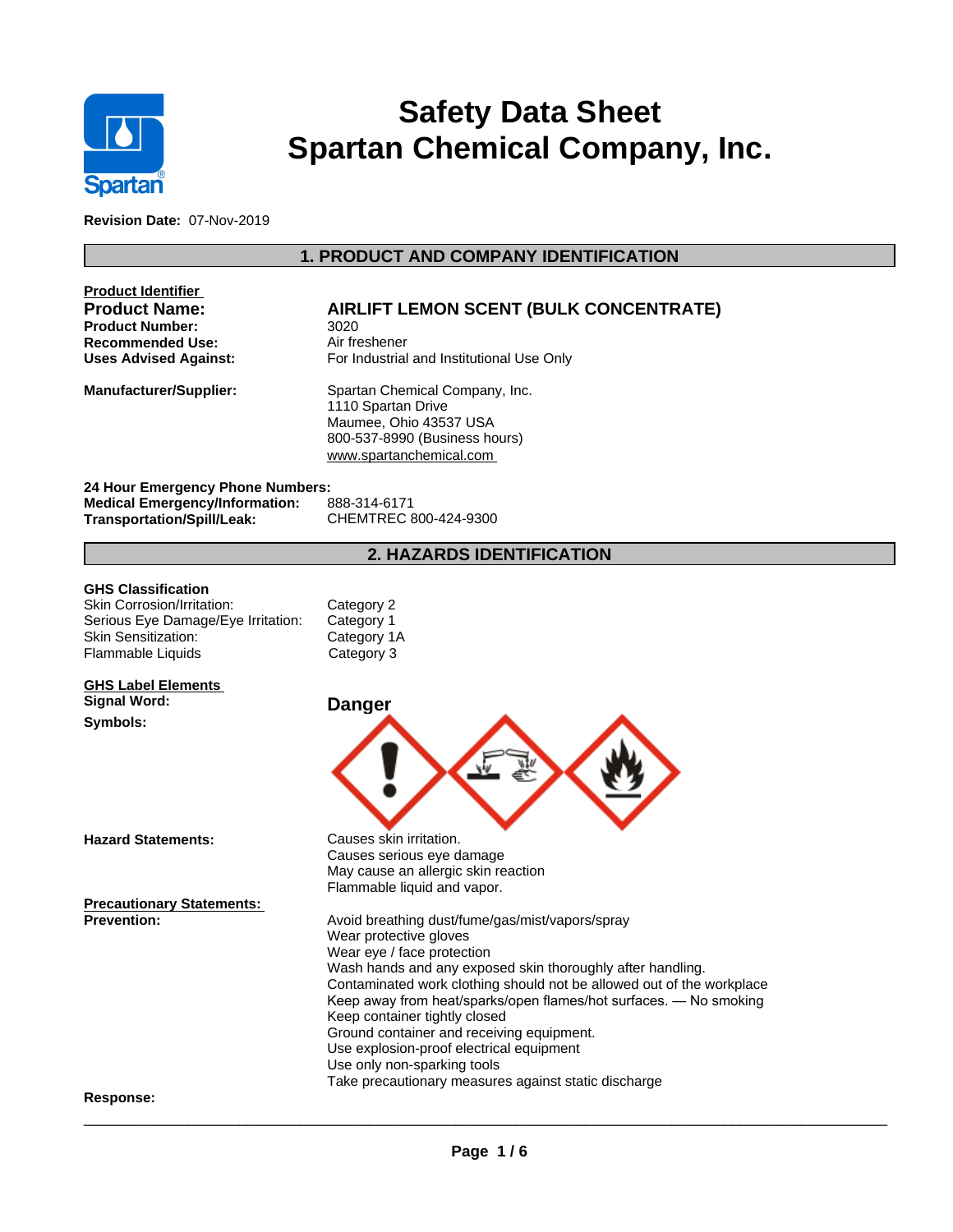| -Eyes                                    | IF IN EYES: Rinse cautiously with water for several minutes. Remove contact lenses, if<br>present and easy to do. Continue rinsing. IMMEDIATELY CALL A POISON CENTER OR<br>PHYSICIAN.                                   |
|------------------------------------------|-------------------------------------------------------------------------------------------------------------------------------------------------------------------------------------------------------------------------|
| -Skin                                    | IF ON SKIN (or hair): Wash with plenty of soap and water Take off contaminated clothing<br>and wash before reuse If skin irritation or rash occurs: Get medical attention.                                              |
| -Specific Treatment:                     | See Safety Data Sheet Section 4: "FIRST AID MEASURES" for additional information.                                                                                                                                       |
| Fire:<br>Storage:<br>Disposal:           | Water spray, fog or alcohol-resistant foam, Carbon dioxide, for extinction<br>Store in a well-ventilated place. Keep cool<br>Dispose of contents and container in accordance with local, state and federal regulations. |
| <b>Hazards Not Otherwise Classified:</b> | Not Applicable                                                                                                                                                                                                          |
| <b>Other Information:</b>                | • May be harmful if swallowed.                                                                                                                                                                                          |

• Inhalation of vapors or mist may cause respiratory irritation.

• Keep out of reach of children.

# **3. COMPOSITION / INFORMATION ON INGREDIENTS**

| <b>Chemical Name</b>                          | <b>CAS No</b>      | Weight-%  |
|-----------------------------------------------|--------------------|-----------|
| Water                                         | 7732-18-5          | 60-100    |
| C9-11 Pareth-6                                | 68439-46-3         | $1 - 5$   |
| <b>Isopropyl Alcohol</b>                      | 67-63-0            | $1 - 5$   |
| Fragrance                                     | <b>PROPRIETARY</b> | $1 - 5$   |
| <b>Citrus Terpenes</b>                        | 68608-34-4         | $1 - 5$   |
| Alkyl C12-16 Dimethylbenzyl Ammonium Chloride | 68424-85-1         | $1 - 5$   |
| Orange Terpenes                               | 68647-72-3         | $0.1 - 1$ |
| Terpineol                                     | 98-55-5            | $0.1 - 1$ |
| A-Terpinyl Acetate                            | 80-26-2            | $0.1 - 1$ |
| <b>Terpineol Acetate</b>                      | 8007-35-0          | $0.1 - 1$ |
| Limonene                                      | 138-86-3           | < 0.1     |
| Citronellol                                   | 106-22-9           | < 0.1     |
| Citronellal                                   | 106-23-0           | < 0.1     |
| Geraniol                                      | 106-24-1           | < 0.1     |
| Methyl Anthranilate                           | 134-20-3           | < 0.1     |
| <b>Isobornyl Acetate</b>                      | 125-12-2           | < 0.1     |
| Isoamyl Acetate                               | 123-92-2           | < 0.1     |
| Eugenol                                       | 97-53-0            | < 0.1     |
| Citral                                        | 5392-40-5          | < 0.1     |
| Linalool                                      | 78-70-6            | < 0.1     |
| Benzyl Benzoate                               | 120-51-4           | < 0.1     |
| Cymbopogon Nardus Oil                         | 8000-29-1          | < 0.1     |
| Coumarin                                      | $91 - 64 - 5$      | < 0.1     |
| Acid Yellow 36                                | 587-98-4           | < 0.1     |
|                                               |                    |           |

Specific chemical identity and/or exact percentage of composition has been withheld as a trade secret.

## **4. FIRST AID MEASURES**

| -Eye Contact:              | Rinse cautiously with water for at least 15 minutes. Remove contact lenses, if present and<br>easy to do. Continue rinsing. IMMEDIATELY CALL A POISON CENTER OR PHYSICIAN. |
|----------------------------|----------------------------------------------------------------------------------------------------------------------------------------------------------------------------|
| -Skin Contact:             | Wash with plenty of soap and water Take off contaminated clothing and wash before reuse                                                                                    |
|                            | If skin irritation or rash occurs: Get medical attention.                                                                                                                  |
| -Inhalation:               | Remove victim to fresh air and keep at rest in a position comfortable for breathing. Call a<br>poison control center or physician if you feel unwell.                      |
| -Ingestion:                | Rinse mouth. Do NOT induce vomiting. Never give anything by mouth to an unconscious<br>person. Get medical attention if you feel unwell.                                   |
| <b>Note to Physicians:</b> | Treat symptomatically.                                                                                                                                                     |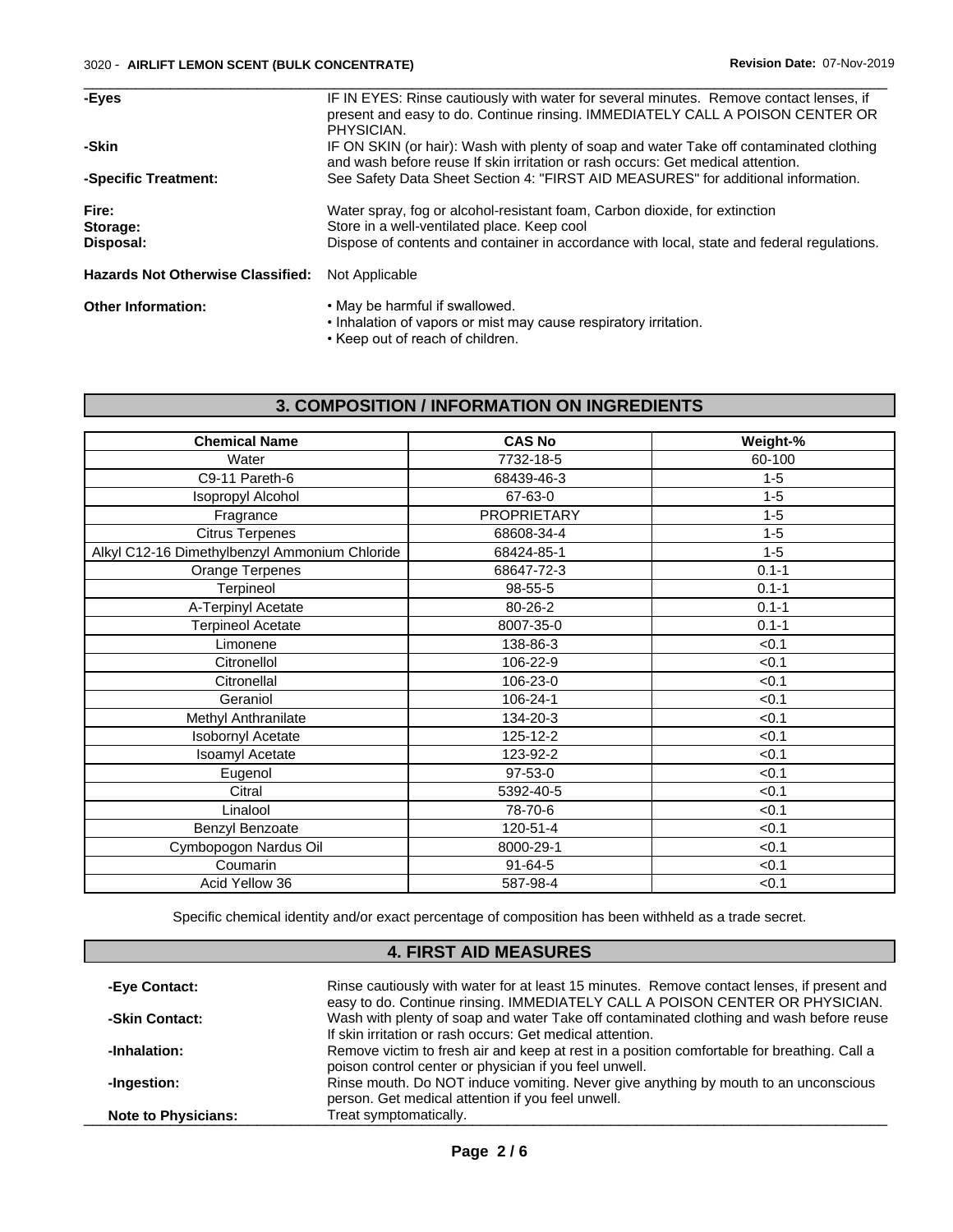|                                                                         | <b>5. FIRE-FIGHTING MEASURES</b>                                                                                                               |
|-------------------------------------------------------------------------|------------------------------------------------------------------------------------------------------------------------------------------------|
| <b>Suitable Extinguishing Media:</b>                                    | Water spray (fog), Alcohol resistant foam, Carbon dioxide, Move containers from fire area if<br>you can do it without risk                     |
| Specific Hazards Arising from the<br>Chemical:                          | Vapors may travel to areas away from work site before igniting/flashing back to vapor<br>source.                                               |
| <b>Hazardous Combustion Products:</b>                                   | May include Carbon monoxide Carbon dioxide and other toxic gases or vapors.                                                                    |
| <b>Protective Equipment and</b><br><b>Precautions for Firefighters:</b> | Wear MSHA/NIOSH approved self-contained breathing apparatus (SCBA) and full<br>protective gear. Cool fire-exposed containers with water spray. |

 $\overline{\phantom{a}}$  ,  $\overline{\phantom{a}}$  ,  $\overline{\phantom{a}}$  ,  $\overline{\phantom{a}}$  ,  $\overline{\phantom{a}}$  ,  $\overline{\phantom{a}}$  ,  $\overline{\phantom{a}}$  ,  $\overline{\phantom{a}}$  ,  $\overline{\phantom{a}}$  ,  $\overline{\phantom{a}}$  ,  $\overline{\phantom{a}}$  ,  $\overline{\phantom{a}}$  ,  $\overline{\phantom{a}}$  ,  $\overline{\phantom{a}}$  ,  $\overline{\phantom{a}}$  ,  $\overline{\phantom{a}}$ 

## **6. ACCIDENTAL RELEASE MEASURES**

| <b>Personal Precautions:</b>                                      | Remove all sources of ignition. Avoid contact with skin, eyes or clothing. Use personal<br>protective equipment as required.                                                                                                                                                                                                                                       |
|-------------------------------------------------------------------|--------------------------------------------------------------------------------------------------------------------------------------------------------------------------------------------------------------------------------------------------------------------------------------------------------------------------------------------------------------------|
| <b>Environmental Precautions:</b><br><b>Methods for Clean-Up:</b> | Do not rinse spill onto the ground, into storm sewers or bodies of water.<br>Prevent further leakage or spillage if safe to do so. Contain and collect spillage with<br>non-combustible absorbent material, (e.g. sand, earth, diatomaceous earth, vermiculite)<br>and place in container for disposal according to local / national regulations (see Section 13). |

## **7. HANDLING AND STORAGE**

after handling.

motors and static electricity).

**Advice on Safe Handling:** Handle in accordance with good industrial hygiene and safety practice. Wash thoroughly

**Storage Conditions:** Keep away from heat, sparks, flame and other sources of ignition (i.e., pilot lights, electric

**Suggested Shelf Life:** Minimum of 2 years from date of manufacture.

## **8. EXPOSURE CONTROLS / PERSONAL PROTECTION**

#### **Occupational Exposure Limits:** .

| <b>Chemical Name</b>               | <b>ACGIH TLV</b>                                    | <b>OSHA PEL</b>                                                                                             | <b>NIOSH</b>                                                        |
|------------------------------------|-----------------------------------------------------|-------------------------------------------------------------------------------------------------------------|---------------------------------------------------------------------|
| Isopropyl Alcohol                  | STEL: 400 ppm                                       | TWA: 400 ppm                                                                                                | IDLH: 2000 ppm                                                      |
| 67-63-0                            | TWA: 200 ppm                                        | TWA: 980 mg/m $3$<br>(vacated) TWA: 400 ppm                                                                 | TWA: 400 ppm<br>TWA: 980 mg/m $3$                                   |
|                                    |                                                     | (vacated) TWA: 980 mg/m <sup>3</sup><br>(vacated) STEL: 500 ppm<br>(vacated) STEL: 1225 mg/m <sup>3</sup>   | STEL: 500 ppm<br>STEL: 1225 mg/m <sup>3</sup>                       |
| <b>Isoamyl Acetate</b><br>123-92-2 | STEL: 100 ppm<br>TWA: 50 ppm                        | TWA: 100 ppm<br>TWA: $525 \text{ mg/m}^3$<br>(vacated) TWA: 100 ppm<br>(vacated) TWA: 525 mg/m <sup>3</sup> | <b>IDLH: 1000 ppm</b><br>TWA: 100 ppm<br>TWA: 525 mg/m <sup>3</sup> |
| Citral<br>5392-40-5                | TWA: 5 ppm inhalable fraction<br>and vapor<br>$S^*$ |                                                                                                             |                                                                     |

**Engineering Controls:** Provide good general ventilation.

If work practices generate dust, fumes, gas, vapors or mists which expose workers to chemicals above the occupational exposure limits, local exhaust ventilation or other engineering controls should be considered.

| <b>Personal Protective Equipment</b>   |                                                                                         |
|----------------------------------------|-----------------------------------------------------------------------------------------|
| <b>Eve/Face Protection:</b>            | Wear splash goggles.                                                                    |
| <b>Skin and Body Protection:</b>       | Wear rubber or other chemical-resistant gloves.                                         |
| <b>Respiratory Protection:</b>         | Not required with expected use.                                                         |
|                                        | If occupational exposure limits are exceeded or respiratory irritation occurs, use of a |
|                                        | NIOSH/MSHA approved respirator suitable for the use-conditions and chemicals in Section |
|                                        | 3 should be considered.                                                                 |
| <b>General Hygiene Considerations:</b> | Wash hands and any exposed skin thoroughly after handling.                              |
|                                        | See 29 CFR 1910.132-138 for further guidance.                                           |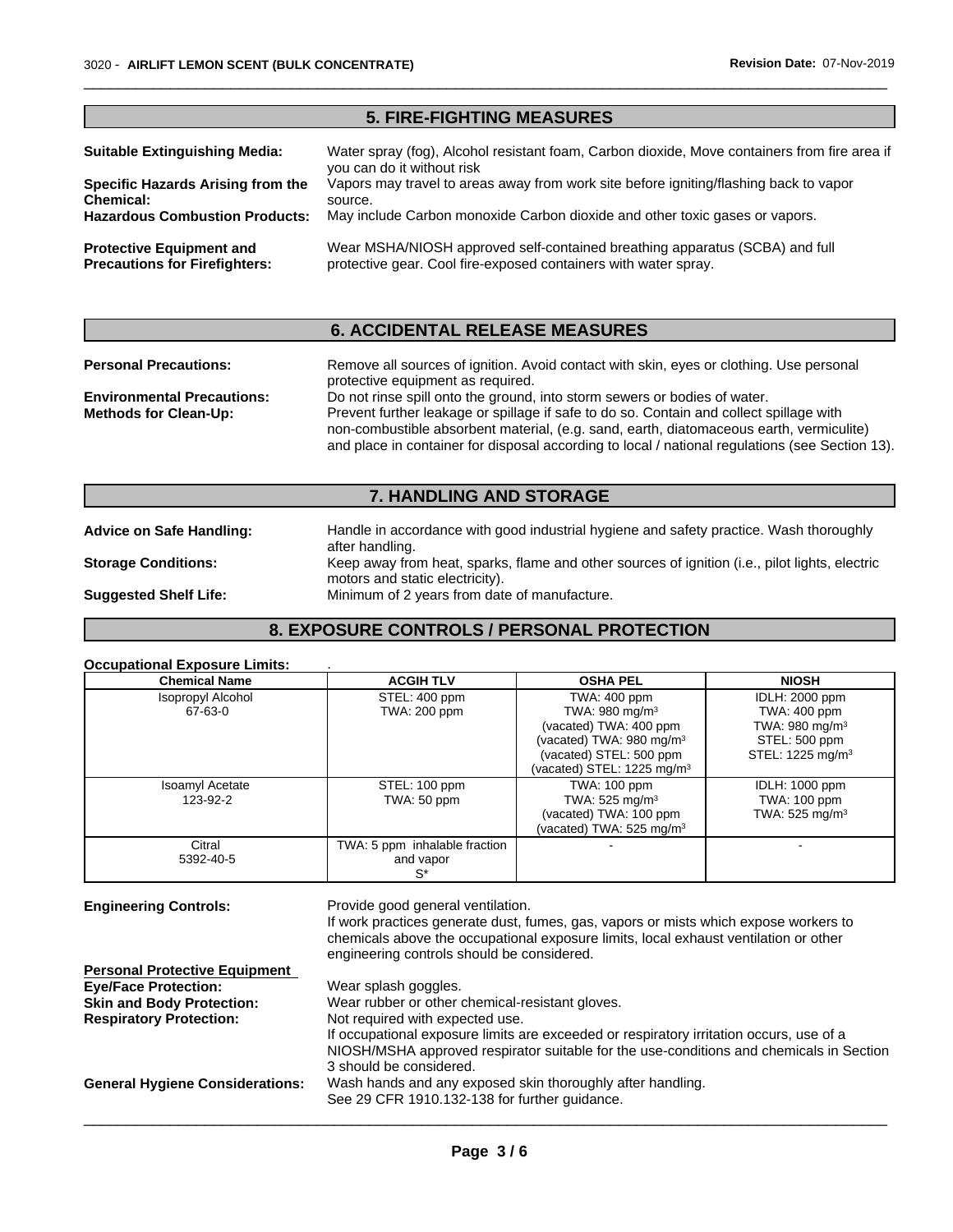# **9. PHYSICAL AND CHEMICAL PROPERTIES**

 $\overline{\phantom{a}}$  ,  $\overline{\phantom{a}}$  ,  $\overline{\phantom{a}}$  ,  $\overline{\phantom{a}}$  ,  $\overline{\phantom{a}}$  ,  $\overline{\phantom{a}}$  ,  $\overline{\phantom{a}}$  ,  $\overline{\phantom{a}}$  ,  $\overline{\phantom{a}}$  ,  $\overline{\phantom{a}}$  ,  $\overline{\phantom{a}}$  ,  $\overline{\phantom{a}}$  ,  $\overline{\phantom{a}}$  ,  $\overline{\phantom{a}}$  ,  $\overline{\phantom{a}}$  ,  $\overline{\phantom{a}}$ 

| Appearance/Physical State:             | ∟iquid                                          |
|----------------------------------------|-------------------------------------------------|
| Color:                                 | Yellow                                          |
| lOdor:                                 | _emon                                           |
| pH:                                    | l6.0-8.0                                        |
| <b>Melting Point / Freezing Point:</b> | lNo information available.                      |
| Boiling Point / Boiling Range:         | > 48 °C / 118 °F                                |
| Flash Point:                           | 48 °C / 118 °F Pensky-Martens Closed Cup (PMCC) |
| <b>Evaporation Rate:</b>               | $\leq 1$ (BuAc = 1)                             |
| Flammability (solid, gas)              | <b>No information available.</b>                |
| <b>Upper Flammability Limit:</b>       | No information available.                       |
| <b>Lower Flammability Limit:</b>       | lNo information available.                      |
| Vapor Pressure:                        | lNo information available.                      |
| Vapor Density:                         | <b>No information available.</b>                |
| <b>Specific Gravity:</b>               | 1.00                                            |
| Solubility(ies):                       | Soluble in water                                |
| <b>Partition Coefficient:</b>          | lNo information available.                      |
| <b>Autoignition Temperature:</b>       | <b>No information available.</b>                |
| <b>Decomposition Temperature:</b>      | No information available.                       |
| Viscosity:                             | lNo information available.                      |
|                                        |                                                 |

## **10. STABILITY AND REACTIVITY**

| <b>Reactivity:</b>                                                | This material is considered to be non-reactive under normal conditions of use.                                                        |
|-------------------------------------------------------------------|---------------------------------------------------------------------------------------------------------------------------------------|
| <b>Chemical Stability:</b>                                        | Stable under normal conditions.<br><b>Possibility of Hazardous Reactions:</b> Not expected to occur with normal handling and storage. |
| <b>Conditions to Avoid:</b>                                       | Heat, flames and sparks.                                                                                                              |
| <b>Incompatible Materials:</b>                                    | Strong oxidizing agents. Strong acids.                                                                                                |
| <b>Hazardous Decomposition</b><br><b>Products:</b>                | May include carbon monoxide, carbon dioxide (CO2) and other toxic gases or vapors.                                                    |
|                                                                   | <b>11. TOXICOLOGICAL INFORMATION</b>                                                                                                  |
| <b>Likely Routes of Exposure:</b><br><b>Symptoms of Exposure:</b> | Eyes, Skin, Ingestion, Inhalation.                                                                                                    |
| -Eye Contact:                                                     | Pain, redness, swelling of the conjunctiva and tissue damage. Eye contact may cause<br>permanent damage.                              |
| -Skin Contact:                                                    | Pain, redness and cracking of the skin.                                                                                               |
| -Inhalation:                                                      | Nasal discomfort and coughing.                                                                                                        |
| -Ingestion:                                                       | Pain, nausea, vomiting and diarrhea.                                                                                                  |
| Immediate, Delayed, Chronic Effects                               |                                                                                                                                       |
| Product Information:                                              | Data not available or insufficient for classification.                                                                                |
| Target Organ Effects:                                             | -Eyes. Respiratory System. - Skin.                                                                                                    |
| <b>Numerical Measures of Toxicity</b>                             |                                                                                                                                       |
|                                                                   | The following acute toxicity estimates (ATE) are calculated based on the GHS document.                                                |

| ATEmix (oral):                 | 16570 mg/kg |
|--------------------------------|-------------|
| ATEmix (dermal):               | 18991 mg/kg |
| ATEmix (inhalation-dust/mist): | $27.6$ mg/l |
| ATEmix (inhalation-vapor):     | 708 mg/l    |

#### **Component Acute Toxicity Information**

| <b>Chemical Name</b>         | Oral LD50            | Dermal LD50   | <b>Inhalation LC50</b> |
|------------------------------|----------------------|---------------|------------------------|
| Water                        | $> 90$ mL/kg (Rat)   | Not Available | Not Available          |
| 7732-18-5                    |                      |               |                        |
| C9-11 Pareth-6<br>68439-46-3 | $= 1400$ mg/kg (Rat) | Not Available | Not Available          |
|                              |                      |               |                        |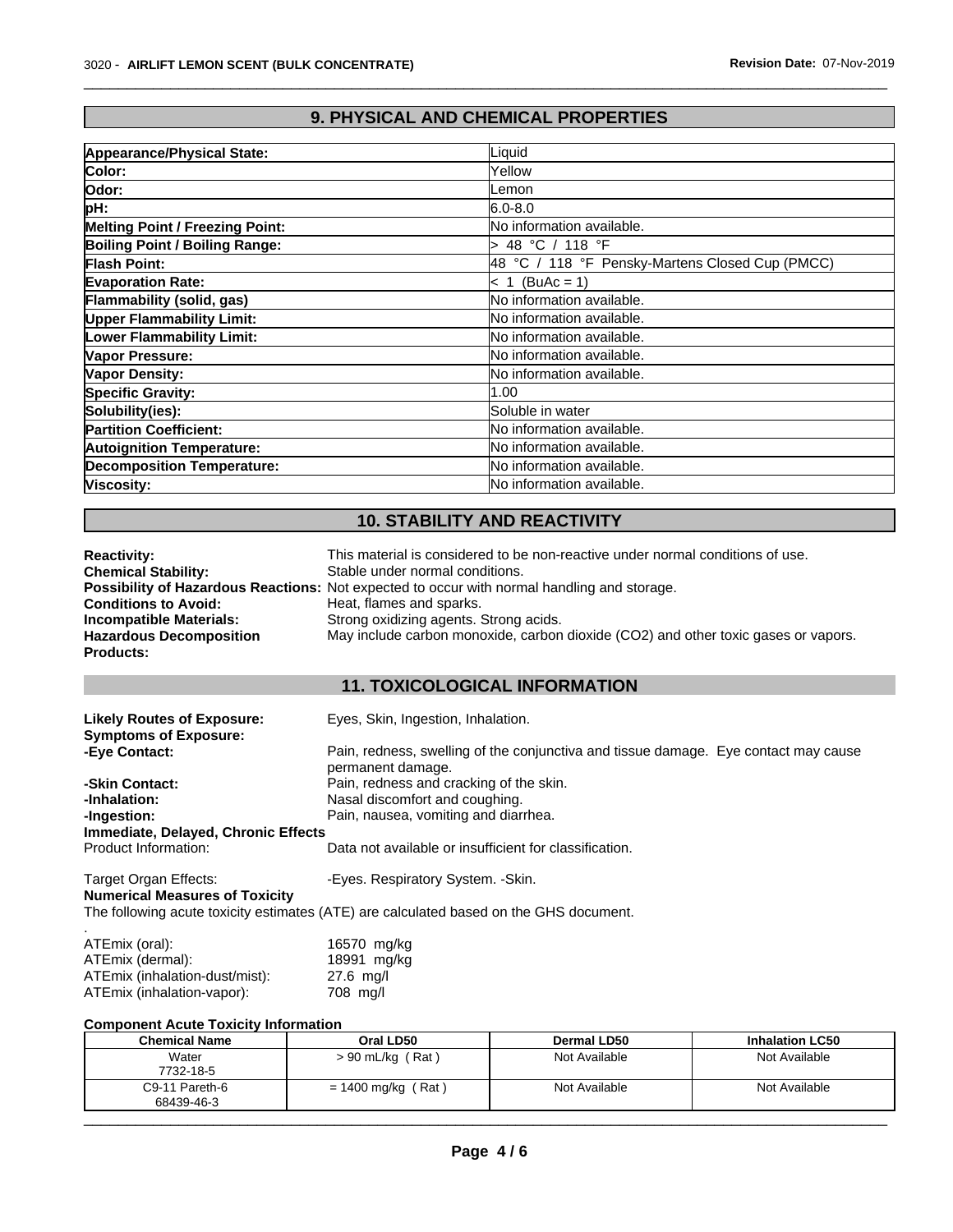#### 3020 - **AIRLIFT LEMON SCENT (BULK CONCENTRATE) Revision Date:** 07-Nov-2019

| Isopropyl Alcohol<br>67-63-0                                   | $= 1870$ mg/kg (Rat) | $= 4059$ mg/kg (Rabbit)  | $= 72600$ mg/m <sup>3</sup> (Rat) 4 h |
|----------------------------------------------------------------|----------------------|--------------------------|---------------------------------------|
| Alkyl C12-16 Dimethylbenzyl<br>Ammonium Chloride<br>68424-85-1 | $= 426$ mg/kg (Rat)  | Not Available            | Not Available                         |
| Terpineol<br>98-55-5                                           | $= 5170$ mg/kg (Rat) | Not Available            | Not Available                         |
| A-Terpinyl Acetate<br>$80 - 26 - 2$                            | $= 5075$ mg/kg (Rat) | Not Available            | Not Available                         |
| Limonene<br>138-86-3                                           | $= 5300$ mg/kg (Rat) | Not Available            | Not Available                         |
| Citronellol<br>106-22-9                                        | $=$ 3450 mg/kg (Rat) | $= 2650$ mg/kg (Rabbit)  | Not Available                         |
| Citronellal<br>106-23-0                                        | $= 2420$ mg/kg (Rat) | Not Available            | Not Available                         |
| Geraniol<br>106-24-1                                           | $=$ 3600 mg/kg (Rat) | > 5 g/kg (Rabbit)        | Not Available                         |
| Methyl Anthranilate<br>134-20-3                                | $= 2910$ mg/kg (Rat) | Not Available            | Not Available                         |
| <b>Isobornyl Acetate</b><br>125-12-2                           | $= 9050$ mg/kg (Rat) | $>$ 20000 mg/kg (Rabbit) | Not Available                         |
| Eugenol<br>$97-53-0$                                           | $= 1930$ mg/kg (Rat) | Not Available            | Not Available                         |
| Citral<br>5392-40-5                                            | $= 4960$ mg/kg (Rat) | $= 2250$ mg/kg (Rabbit)  | Not Available                         |
| Linalool<br>78-70-6                                            | $= 2790$ mg/kg (Rat) | Not Available            | Not Available                         |
| Benzyl Benzoate<br>120-51-4                                    | $= 500$ mg/kg (Rat)  | $= 4000$ mg/kg (Rabbit)  | Not Available                         |
| Cymbopogon Nardus Oil<br>8000-29-1                             | $= 7200$ mg/kg (Rat) | Not Available            | Not Available                         |
| Coumarin<br>$91 - 64 - 5$                                      | $> 5000$ mg/kg (Rat) | $>$ 2000 mg/kg (Rat)     | Not Available                         |
| Acid Yellow 36<br>587-98-4                                     | $= 5000$ mg/kg (Rat) | Not Available            | Not Available                         |

**Carcinogenicity:** No components present at 0.1% or greater are listed as to being carcinogens by ACGIH, IARC, NTP or OSHA. The table below indicates whether each agency has listed any ingredient as a carcinogen.

## **12. ECOLOGICAL INFORMATION**

#### **Ecotoxicity**

| <b>Chemical Name</b>                 | <b>Algae/Aquatic Plants</b>                                                                        | Fish                                                                                                                                                                 | <b>Toxicity to</b><br><b>Microorganisms</b> | Crustacea                              |
|--------------------------------------|----------------------------------------------------------------------------------------------------|----------------------------------------------------------------------------------------------------------------------------------------------------------------------|---------------------------------------------|----------------------------------------|
| <b>Isopropyl Alcohol</b><br>67-63-0  | 1000: 96 h Desmodesmus<br>subspicatus mg/L EC50<br>1000: 72 h Desmodesmus<br>subspicatus mg/L EC50 | 9640: 96 h Pimephales<br>promelas mg/L LC50<br>flow-through 11130: 96 h<br>Pimephales promelas mg/L<br>LC50 static 1400000: 96 h<br>Lepomis macrochirus µg/L<br>LC50 | Not Available                               | 13299: 48 h Daphnia magna<br>mg/L EC50 |
| <b>Isobornyl Acetate</b><br>125-12-2 | Not Available                                                                                      | 10.0 - 18.0: 96 h<br>Brachydanio rerio mg/L<br>LC50 static                                                                                                           | Not Available                               | Not Available                          |
| Citral<br>5392-40-5                  | 16: 72 h Desmodesmus<br>subspicatus mg/L EC50 19:<br>96 h Desmodesmus<br>subspicatus mg/L EC50     | Not Available                                                                                                                                                        | Not Available                               | 7: 48 h Daphnia magna<br>mg/L EC50     |
| Linalool<br>78-70-6                  | 88.3: 96 h Desmodesmus<br>subspicatus mg/L EC50                                                    | Not Available                                                                                                                                                        | Not Available                               | 20: 48 h Daphnia magna<br>mg/L EC50    |

# **Persistence and Degradability:** No information available.<br> **Bioaccumulation:** No information available.

**No information available.** 

**Other Adverse Effects:** No information available.